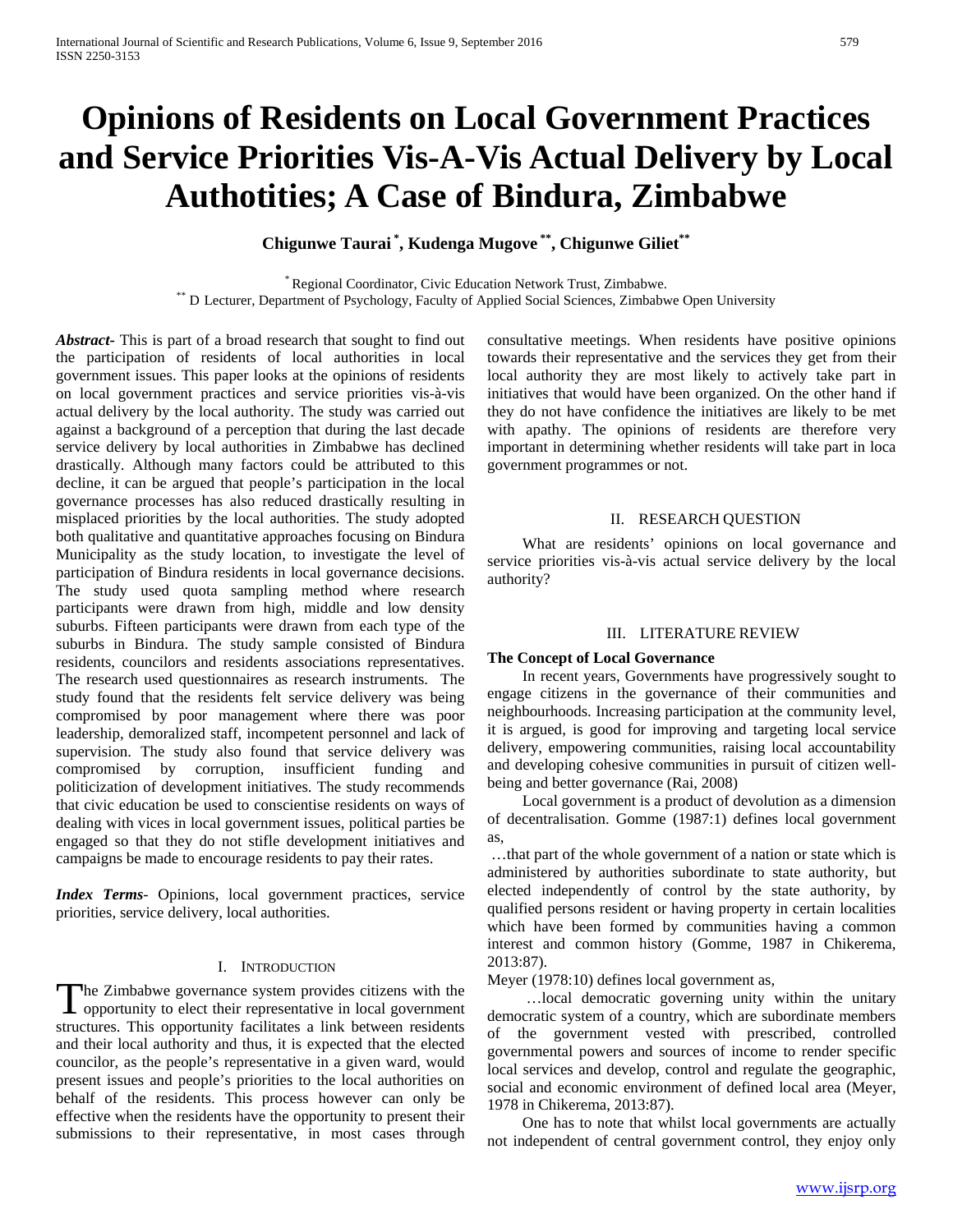relative autonomy due to the division of responsibilities for services between central and local government and it should be captured that the division of these responsibilities is a political or policy issue. According to Mawhood (1993:66) local government is the third tier or level of government deliberately created to bring government closer to the grassroots population and gives these grassroots structures give a sense of involvement in the political processes that control their daily lives. Chikerema (2013) asserts that the existence of local government has always been defended on the basis that it is a crucial aspect of the process of democratisation and intensification of mass participation in the decision making process. It is furthermore argued that no political system is considered to be complete and democratic if it does not have a system of local government.

 In traditional representative democracy, elected representatives are the ones expected to make decisions on behalf of the people, who in turn hold them accountable at times of elections. Decisions and policies in turn are carried out by rational bureaucracies, occupied by specialists whose expertise is the basis of their legitimacy. In more participatory approaches, both the elected and the bureaucratic forms of representation and legitimacy are challenged, as communities and their leaders are invited into (or demand) more direct forms of engagement. Conflicts emerge over who speaks for whom, and with what authority, and about the appropriate relationship between the 'governors' and the 'governed' (Goventa, 2004). However, the principles of citizen engagement being advocated across government departments are increasingly being incorporated into local government and partnership strategies for local service delivery, community cohesion, race equality, neighbourhood renewal and devolving power at a local level (Rai, 2008).

#### **The Key Elements of Local Government**

 The key issue in the decentralization process is the political role of the local government. The role of the local government is to mobilize and increase people's participation in development of their local areas. At Zimbabwe independence in 1980 there was a strong reaction against the colonial experience and therefore the need was to demonstrate the good intention of the new government in representing the rural and urban communities, by involving them in development planning and decision-making at the village, ward and rural district/municipal levels (Masuko, Undated). In affirming this point, the Ugandan Ministry of Local Government (Online) states that the key elements of the decentralisation policy, according to the Local Governments Act 1997, include; "…the devolution of powers, functions and services to the people at appropriate levels where they can best manage and direct their affairs; empowerment of the people to participate in and take decisions on all matters affecting their lives" (Ministry of Local Government, online).

 Urban local government plays a pivotal role in providing services that enhance the well-being of urban citizens and development. These basic services include refuse and sewage disposal, water supply, primary health and education (Madzivanyika, 2011). Service provision is when the organisation or institution involved is responsible for the quality and quantity of the services and ensures that it is financed and executed. Service production encompasses factors that go into

delivering that service when the quantity and quality have been decided (ibid).

 Local governments make five important contributions to local economic development according to Oluwo (2009). First, they are assigned with the authority to provide the main local basic services that facilitate private economic production; second, as a result of this first role, they set standards for other institutional actors to operate within their respective communities; thirdly, they may contract other institutions or actors to produce basic local services; fourthly, they also serve as agents of central government for the delivery and management of a wide variety of services; and finally, as a result of all the above they contribute greatly to the integration of different types of local and public services and hence, to integrated local development. The study will seek to establish the level to which the Bindura local authority and elected councilors are executing their roles. According to Olowu (ibid) local governments by dint of their relative proximity to the people should at least theoretically be more accountable than national entities. The focus of the discussion will be opinions of citizens in the local authority's ability in developing their areas and the conditions essential for fulfilling the obligations.

#### IV. METHODOLOGY

 The study used the mixed method approach that is both qualitative and quantitative. According to Fielding and Fielding (2006) the logic behind these two approaches is the same in that while quantitative research may be used to test theory, it can also be used to explore an area or generating hypothesis or a theory. On the other hand, qualitative research is presented as the most appropriate approach for theory generation - it can be used for testing hypothesis and theories. The other advantage of using the approach is that simultaneous mixed method design may permit the transformation of the qualitative data to quantitative numerical data and incorporation into the quantitative data set. The survey design was preferred for this study on the basis of its strengths and appropriateness to the nature of the study. The study required that original information needed be sought from mainly the intended beneficiaries, that is residents of Bindura who are most affected by service delivery in the town. In order to get reliable statistical results that could confidently be generalized, it was important to sample a fairly large number of respondents to make sure they were representative of the population.

 The other reason for selecting the survey was the fact that they are suitable for studying characteristics, opinions, attitudes and experiences of a population gives them relevance to the nature of the study. .

 The study sample consisted of three councilors, three representatives of residents' association and forty-five residents. The study used quota sampling method where research participants were drawn from high, middle and low density suburbs. Fifteen participants were drawn from each type of the suburbs in Bindura. The study participants from each of the quota were selected using the random sampling technique. The research used questionnaires as research instruments. Questionnaires were chosen because they allow the respondents to answer questions at their own convenient times, are relatively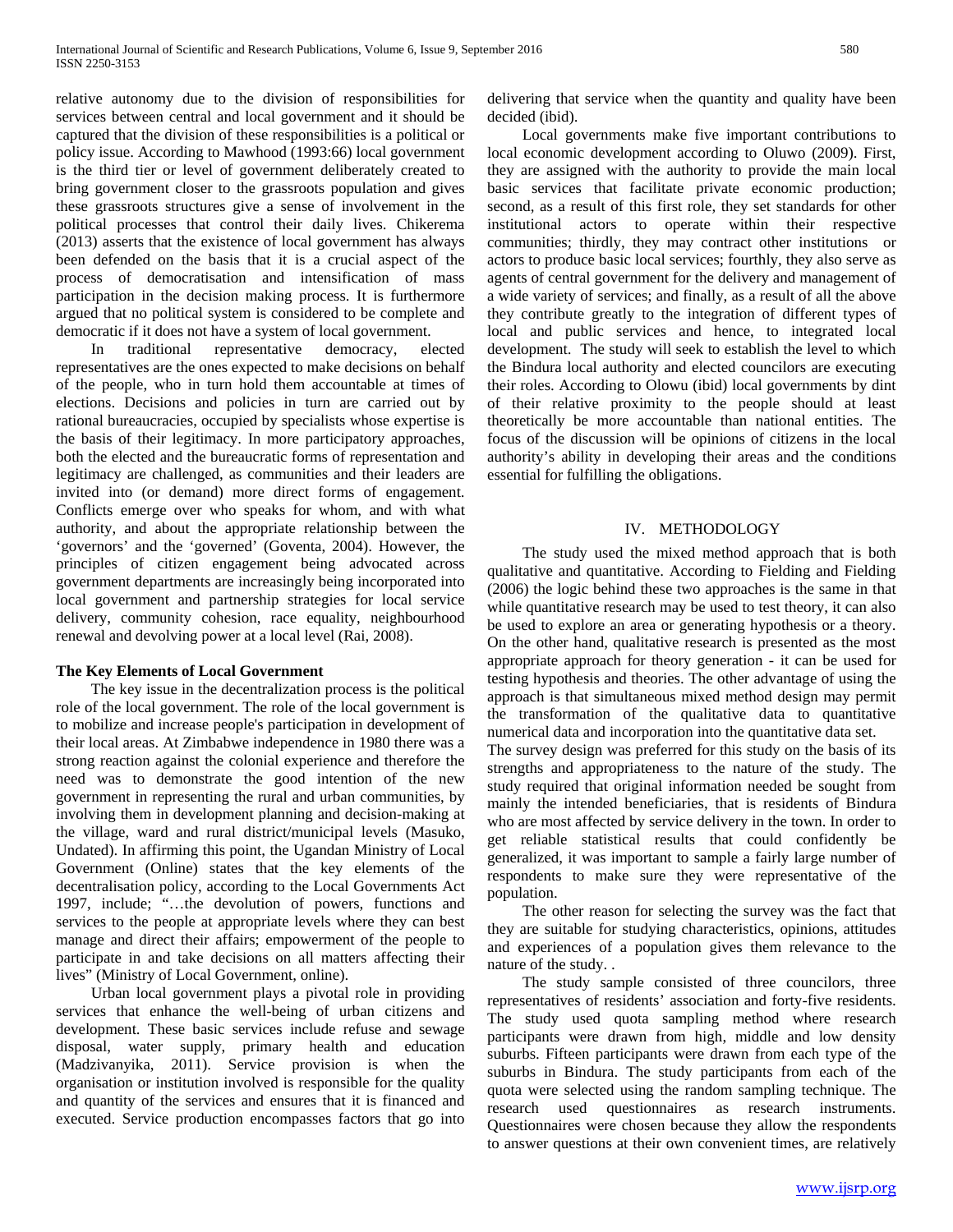International Journal of Scientific and Research Publications, Volume 6, Issue 9, September 2016 581 ISSN 2250-3153

easy to analyse and reduce bias through uniform presentation of questions. Simple descriptive statistics were used to present data.

#### V. RESULTS

**Residents rating of service delivery and opinion on priorities Table 1: Bindura Municipality service delivery score by residents N=45** N=45

| <b>Scale</b>   |                      |        | $\ddot{\phantom{0}}$ |          |      | u  |    |    |    | <b>10</b> |
|----------------|----------------------|--------|----------------------|----------|------|----|----|----|----|-----------|
| Score          | 1 <sub>2</sub><br>IJ | - -    | 10                   |          |      | v  |    |    |    |           |
| <b>Percent</b> | 28.9%                | $.1\%$ | 35<br>35.6%          | $15.6\%$ | 6.6% | 0% | 0% | 0% | 0% | 2.2%      |

 The presentation in table 1 shows that 35.6 per cent of the respondents scored 3 on service delivery. A score of 1 was given by 28.9 per cent of the respondents. On the other extreme, no respondents gave a score for 6, 7, 8 and 9, while 1 respondent (2.2%) gave a score of 10.

 The questions sought to assess the level of service delivery on the basis of the respondents' opinion. The respondents were asked to rate service delivery on a scale of 1 to 10 with 1

indicating 'poor' and 10 representing excellent.

**Table 2: Bindura Municipality service delivery score by Residents Association members N=3**

| <b>Scale</b>   |        |        | $\overline{\phantom{0}}$ |    |    |    |    |    |    | 10 |
|----------------|--------|--------|--------------------------|----|----|----|----|----|----|----|
| <b>Score</b>   |        |        |                          |    |    |    |    |    |    | ν  |
| <b>Percent</b> | 66.67% | 33.33% | 0%                       | 0% | 0% | 0% | 0% | 0% | 0% | 0% |

 Table 2 indicates that 66.67 percent of the residents' association members gave a score of 1 for service delivery while 1 or 33.33 percent gave a score of 2.

Table 3: Bindura Municipality services delivery scores by councilors  $N=3$ 

| <b>Scale</b>   |    |    |     |     |    |    |     |    |    | 10 |
|----------------|----|----|-----|-----|----|----|-----|----|----|----|
| <b>Score</b>   |    |    |     | -   |    |    |     |    |    |    |
| <b>Percent</b> | 0% | 0% | 25% | 50% | 0% | 0% | 25% | 0% | 0% | 0% |

 Table 3 reveals that 50 per cent of the councilors' respondents gave a score of 4, 25 per cent gave a score of 3 and the other 25 per cent awarded a score of 7 to council for service delivery. during the 5 year period.

#### **Table 4: Bindura Municipality service priorities based on residents opinion N=45**

|     | <b>Service Description</b>               | <b>Frequency</b> |
|-----|------------------------------------------|------------------|
| 1.  | Refuse disposal                          | 34               |
| 2.  | Road construction and rehabilitation     | 31               |
| 3.  | Water supply                             | 29               |
| 4.  | Sewer maintenance                        | 20               |
| 5.  | <b>Street lighting</b>                   | 4                |
| 5.  | Downward review of rates                 | 2                |
| 6.  | Downward review of water charges         | $\mathfrak{D}$   |
| 7.  | Electricity supply                       |                  |
| 8.  | Servicing of new stands                  |                  |
| 9.  | Transport and communication              | 1                |
| 10. | Fire services                            | 1                |
| 11. | Construction of schools                  |                  |
| 12. | Recreational facilities (Play centre for |                  |
|     | children)                                |                  |
| 13. | Library                                  |                  |
| 14. | No response                              | 3                |

 Table 4 reveals that 34 respondents prioritised refuse disposal as their service priority issue. Roads construction and rehabilitation followed with 31 responses. The third service priority issue according to the respondents was water supply with 29 responses. Sewer maintenance received a significant 20 responses even though it did not fall within the top three priorities.

 An analysis of the findings in tables 1, 2 and 3 reveal that almost all the responses are skewed towards a rating of 1 (poor), while there are no scores between the scale 6 and 9 for Table 1. It would appear that the 3 rating was the mode with a score of 16 while on the other extreme end the rating of 10 had just 1 score. The fact that 97.8 per cent of the respondents gave a score from 5 and below perhaps means that a significant majority of respondents feel that the local authority is not performing to their expectations. Members of residents association confirm this position with scores of 1 and 2 while the majority of councillors also rate the service delivery at 4 and below. This perhaps means that there is a general consensus among the actors as to the level of council's performance over the 5 year period.

 Table 4 further reveals the priorities of respondents in terms of service delivery. The top three priorities are indicated as refuse disposal (34) roads construction and rehabilitation (31) and water supply (29). Sewer maintenance is another significant priority as revealed by 20 respondents.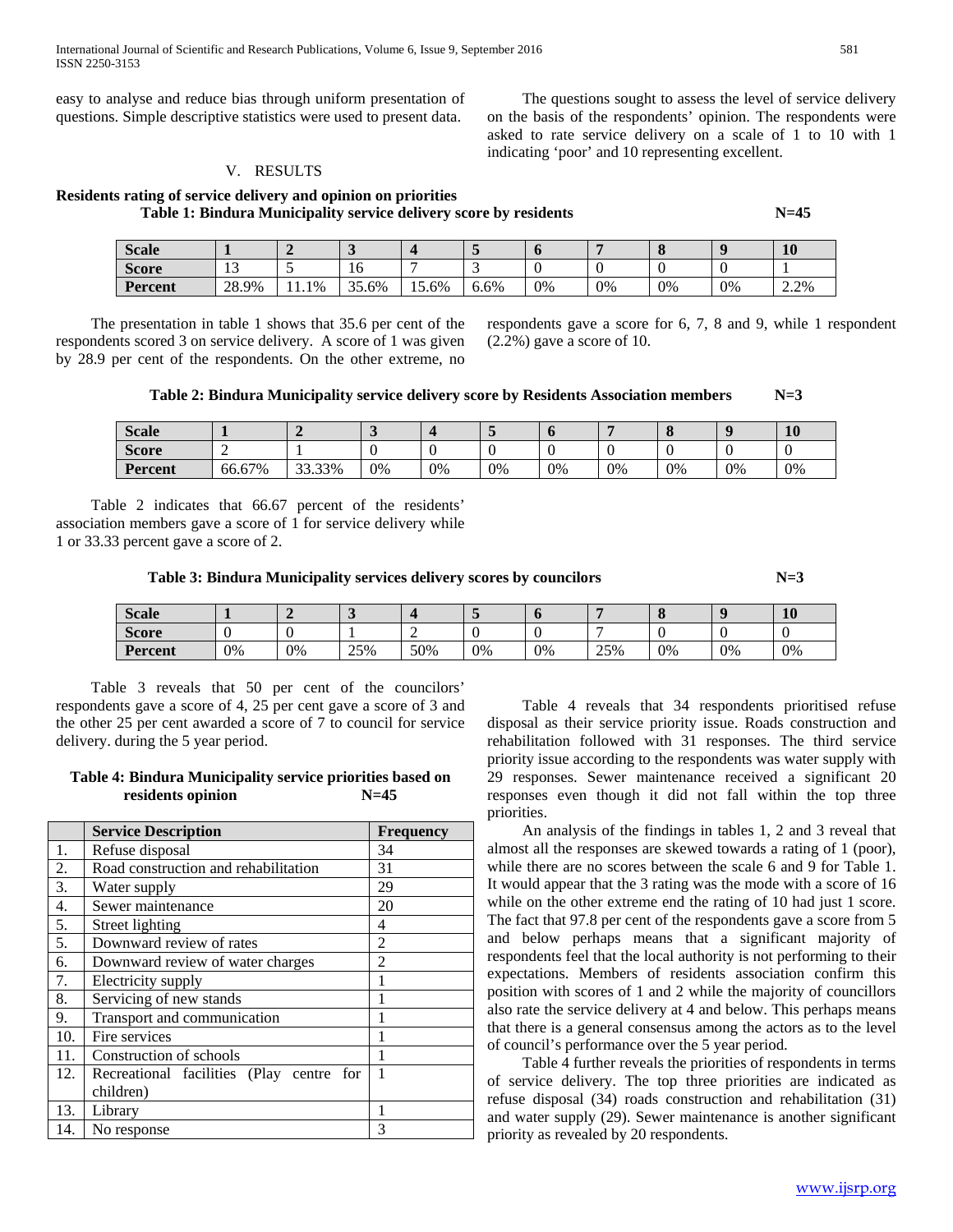## **Opinions on reasons for poor service delivery**.

## **Table 5: Reasons for poor service delivery according to residents' opinions. N=45**

| <b>Clusters</b>  |                                           | <b>Categories</b>               |  |  |  |  |
|------------------|-------------------------------------------|---------------------------------|--|--|--|--|
| 1.               | Management<br>Poor<br>(Maladministration) | Incompetent<br>personnel<br>(3) |  |  |  |  |
|                  | (23)                                      | Poor leadership (9)             |  |  |  |  |
|                  |                                           | Insensitivity<br>to             |  |  |  |  |
|                  |                                           | residents needs (4)             |  |  |  |  |
|                  |                                           | Demoralised personnel           |  |  |  |  |
|                  |                                           | (3)                             |  |  |  |  |
|                  |                                           | Lack of supervision (3)         |  |  |  |  |
|                  |                                           | Bureaucracy (1)                 |  |  |  |  |
| 2.               | Corruption (20)                           | Misappropriation<br>of          |  |  |  |  |
|                  |                                           | funds $(12)$                    |  |  |  |  |
|                  |                                           | Poor prioritization<br>of       |  |  |  |  |
|                  |                                           | needs (6)                       |  |  |  |  |
|                  |                                           | Unrealistic salaries for        |  |  |  |  |
|                  |                                           | top management (2)              |  |  |  |  |
| 3.               | Insufficient funding                      | Lack of funds (12)              |  |  |  |  |
|                  | (19)                                      | Lack of equipment and           |  |  |  |  |
|                  |                                           | other resources (5)             |  |  |  |  |
|                  |                                           | Residents<br>not paying         |  |  |  |  |
|                  |                                           | rates $(2)$                     |  |  |  |  |
| $\overline{4}$ . | Politicization<br>of                      | Political interference in       |  |  |  |  |
|                  | development                               | council affairs (8).            |  |  |  |  |
|                  | initiatives (13)                          | Political sabotage (3)          |  |  |  |  |
|                  |                                           | Politicization of issues        |  |  |  |  |
|                  |                                           | (2)                             |  |  |  |  |

 The responses by residents were presented in 4 clusters. According to Table 5, 23 respondents felt that 'poor management' was the major reason for poor service delivery. The second highly rate reason for poor service delivery was 'corruption' (20 respondents). Other respondents (19) viewed insufficient finding as the major cause of service delivery. Political power struggle was also given as a reason for poor service delivery by 13 respondents.

## **Table 6: Residents Association and Councillors' reasons for their rating of council N=6**

| <b>Clusters</b>                       | Categorization                                                                                                                                                                                |
|---------------------------------------|-----------------------------------------------------------------------------------------------------------------------------------------------------------------------------------------------|
| 1. Poorly performed<br>services $(6)$ | Sewer systems<br>never<br>attended $(2)$<br>Pot holes not attended<br>$\bullet$<br>(2)<br>No service was provided<br>slight<br>except<br>$\mathbf{a}$<br>improvement in water<br>supply $(2)$ |
| Political<br>2.<br>interference $(1)$ | Minister's interference<br>(1)                                                                                                                                                                |
| 3.<br>Poor management                 | Mismanagement (2)                                                                                                                                                                             |

| <sup>(6)</sup>                                         | Unqualified staff (2)                                                               |
|--------------------------------------------------------|-------------------------------------------------------------------------------------|
|                                                        | Poor cooperation<br>and<br>coordination (2)                                         |
| Improvement<br>4.<br>in<br>service<br>delivery<br>(2). | Purchasing of service<br>vehicles $(1)$<br>Non-partisan<br>land<br>allocation $(1)$ |

 Table 6 shows slightly different categories but with a lot of similarities in the reasons provided. Poor management however appears at the top as in Table 6 with 9 responses. A major difference though is the cluster of positive reasons for the rating such as procurement of service vehicles and non-partisan land allocation. This could be due to the fact that counselors were actively involved in both issues.

 Information above reveals that the majority of respondents strongly felt that poor management was the reason behind poor service delivery. A number of factors may also come into the picture on the issue of maladministration which include other reasons raised, for instance political power struggle (13) and insufficient funding (19).

## VI. DISCUSSION

 The fact that 97.8 per cent of the respondents gave a score from 5 and below perhaps means that a significant majority of respondents feel that the local authority is not performing to their expectations. Members of residents association confirm this position with scores of 1 and 2 while the majority of councillors also rate the service delivery at 4 and below. This perhaps means that there is a general consensus among the actors as to the level of council's performance over the 5 year period. This could also explain the reason for low participation in local governance. Perhaps when people view that nothing is coming out of the processes then they feel used and develop apathetic attitudes.

 Study findings show that top three priorities of residents of Bindura were refuse disposal, road construction and rehabilitation and water supply. A significant number of respondents (20) also revealed that sewer maintenance was a priority. This could translate to the fact that water and sanitation was the top priority in Bindura as issues of water, refuse disposal and sewer systems cannot be separated in terms of service delivery. Madzivanyika (2011) affirms that the urban reality in much of Africa is that millions of people do not benefit from services due to ineffective urban local governments. Observations made reveal that priorities as indicated by the respondents have not been properly addressed, pot holes are still a common feature, refuse is dumped everywhere while water is not available in some parts of the town and in other parts water can only be accessed for about 3 hours in the morning and 3 hours in the evening. In some instances raw sewer can seen flowing along roads. To stress the effects of poor service delivery on residents, Bhuiyan (2010) in Madzivanyika, (2011) posit that it is widely acknowledged that the provision of safe drinking water, inadequate sanitation and housing, poor health services and waste pollution has created unhealthy and unsafe environments for urban populations and reduced the quality of human life. The conclusion that can be made is that service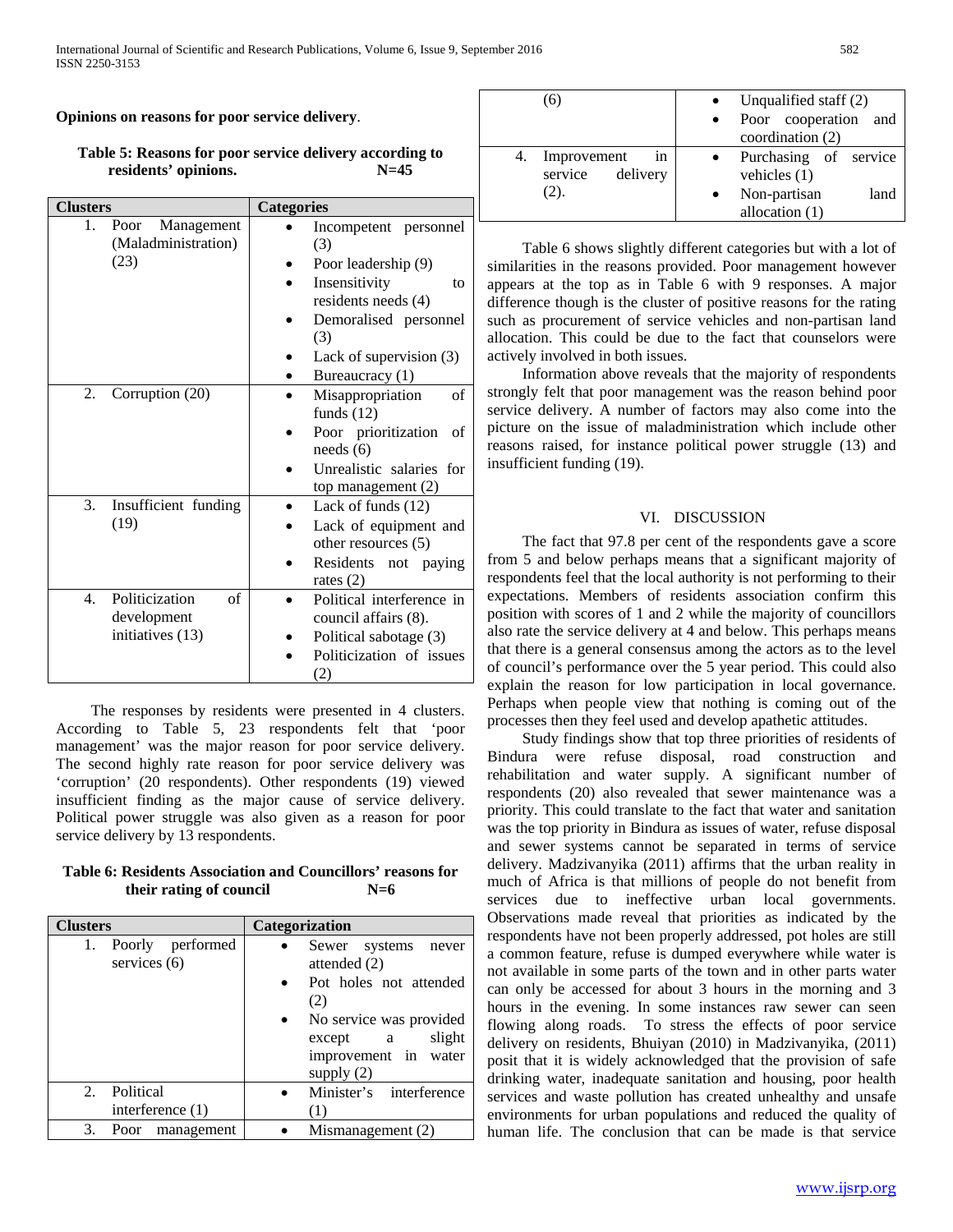provision still falls short of addressing residents' needs and proves the finding that people's participation has not been valued and given due recognition.

 The study findings revealed that maladministration was the major cause of poor service delivery according to residents' opinions. A number of factors may also come into the picture on the issue of maladministration which include other reasons raised, for instance political power struggle (13) and insufficient funding (19). These can be considered as limiting factors that may hinder effective management of the town's affairs if the opinions can be proved to be true. It is also evident that some residents are also to blame for failing to pay council dues. This scenario creates a vicious cycle where poor service delivery results in lack of confidence by residents; which results in low participation in local governance; that results in political pressure to remove leadership or failure to pay for services as a way of getting back at the leadership. The finding concurs with Rai (2008:19)'s findings which stated that, "participants believed that many citizens from their communities had little faith or trust in the agenda and process of governance, and felt there was little point in engaging". When residents have no trust in the way their affairs are they show by not participating in subsequent activities of the concerned organization.

 The researchers would also want to argue that corruption may have a direct effect on service delivery. The following anecdotes from residents attempt to clarify this assertion:

- *Road projects were not completed after payment had been made.*
- *Maintenance of roads was sub-standard.*

 Insufficient funding perhaps could also be attributed to corruption. All the mentioned reasons for poor service delivery may be interlinked and eventually result in poor service delivery and the loss of confidence in the management of the town's affairs. This is consistent with Mutizwa-Mangiza et al., (1996; Blair 1998) in Geventa and Valderrama, 1999:10) who argue that a common barrier for citizen participation in decision-making found in most of the studies was the control of financial resources by higher levels of authority and the meagre resources available for local activities. A study consistent with existing literature posits that a number of activities approved in the budget to be funded from locally raised revenue end up unfunded (Kasozi –Mulindwa, 2013:127). This perhaps has the effect of reducing levels of participation due to disheartened residents. The residents feel betrayed especially if they consider they would have participated in pre-budget meetings where they would have put forward their opinions.

 The study shows that incompetent council personnel are also to blame for poor service delivery. The issue of incompetent staff can be attributed to corruption where positions are filled according to political affiliation and not on merit. To affirm this finding, Geventa and Valderrama (1999:10) states that the inability of local government officers to translate local needs into technical proposals of high quality standards provided an excuse for bureaucrats in higher levels of the administration to disregard district plan on those situations where local citizens have provided their input. Another related finding by Kasozi-Mulindwa (2013) has revealed that technical officers are not transparent and accountable, and this has negatively affected citizen participation in local governance. Kasozi-Mulindwa further states that citizens' input does not influence the final development plan, as the final document is prepared by the planning unit and the technical planning committee. There is need for the technical unit that plans to consider the wishes of the residents when making their plans.

 The respondents indicated that insensitive decisions by the local authority negatively impacted on service delivery. Similar findings by Kasozi-Mulindwa (2013) indicate that evidence from the case study shows that these conferences are used as a political platform by the chairpersons to communicate what they have been able to do and what they intend to do, rather than as a mechanism for collecting input from participants to inform budget decisions. Goventa and Valderrama (1999) argues that the control of the structure and processes for participation - defining spaces, actors, agendas, procedures - is usually in the hands governmental institutions and can become a barrier for effective involvement of citizens. The respondents stated that their input into the participatory budget processes was not considered confirming evidence that ordinary citizens do not participate in allocating public resources. This is supported by the established evidence that failure to influence budget decisions has led to cynicism on the part of citizens that participation is not worthwhile (Kasozi-Mulindwa, 2013). The residents feel that at times they are called to just rubber stamp what the local authority officials will havw decided already..

 The study findings established that residents associations and councilors were also not happy with council's service delivery. They also provided similar reasons with residents for poor service delivery which include poor management and politicization of decision-making processes. The following anecdotes are evidence of this finding:

- *Time was spent on petty issues*
- *No service was provided except a slight improvement in water supply*
- *Poor cooperation and coordination between councillors and management.*
- *Ignoring the Urban Councils Act*
- *Minister's interference in local governance*

 The finding shows that the issue of political interference in local governance is a major hindrance to effective participation in local governance confirming earlier findings from evidence by residents. This is in conformity with the findings by Kisakye (1993) in Kasozi-Mulindwa (2013) that in Africa, political leaders base their decisions on their vested interests. They do not put people first as they claim to do.

#### VII. CONCLUSION

 Thus it can be concluded that Bindura Municipality, according to existing literature, is practicing a 'manipulative' form of participation where 'the people are asked what they think and those with authority/power listen but they do not tell them what influence they have on the final say' (Hart, 1992 in CIVCOM, 2003). The established fact is that all major actors in local governance in Bindura were not satisfied with the levels of service delivery. In summary, the study findings indicate that participation is more political than technical, and power relationships amongst key players in the process are important in